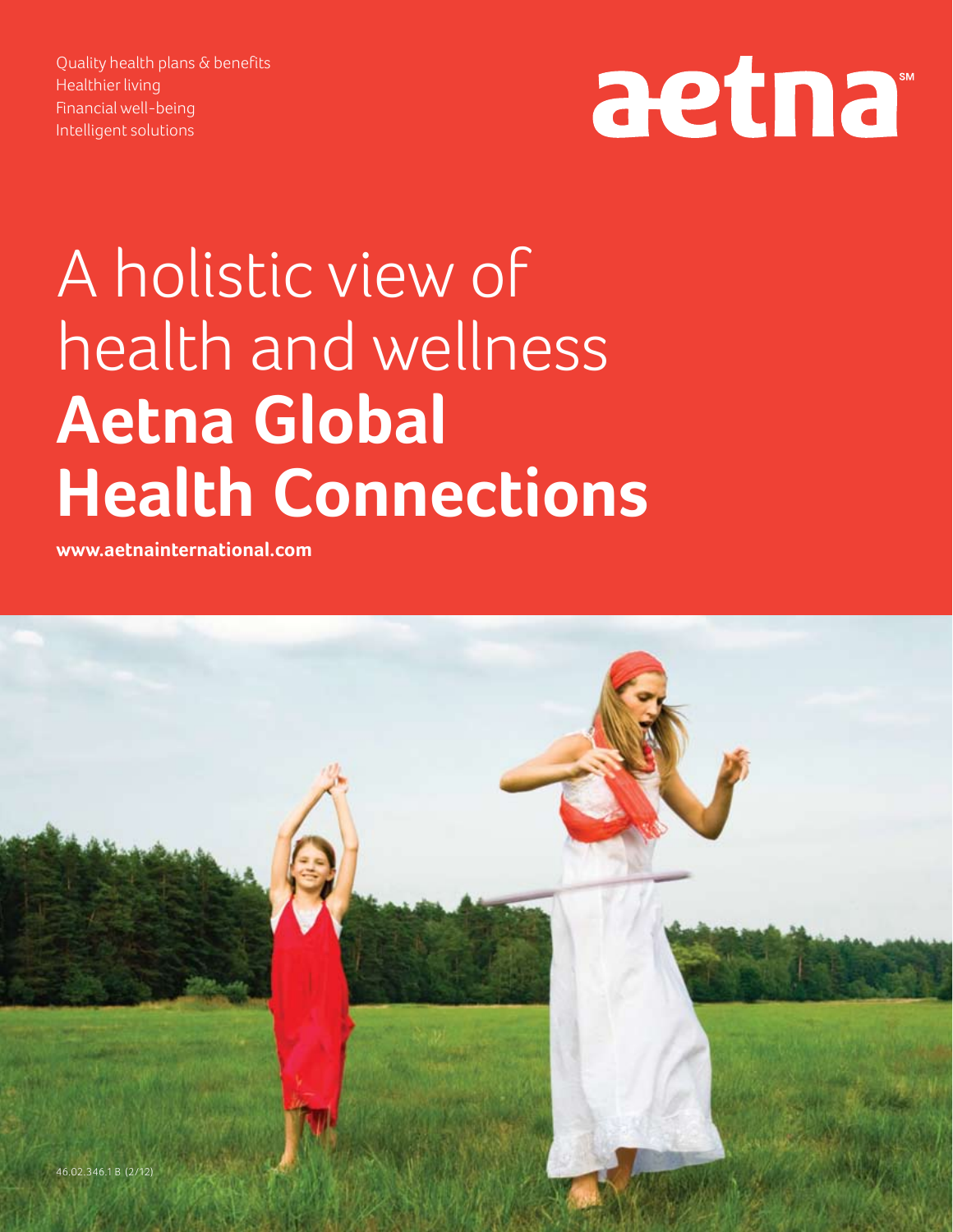## **Travel the road towards optimal health**

Aetna Global Health Connections from Aetna is a program that provides you with tools and resources to help you accomplish your health goals. So whether you're managing a chronic condition, planning a pregnancy or looking to achieve a healthier lifestyle — Aetna Global Health Connections can help.

Aetna Global Health Connections includes a suite of health and wellness programs that:

- Tailor clinical support to your unique needs and preferences
- Give you information and support so you know when and where to seek care
- Help you get the medication, vitamins and medical equipment that you require
- Provide tools, resources and educational materials that help you make healthy life choices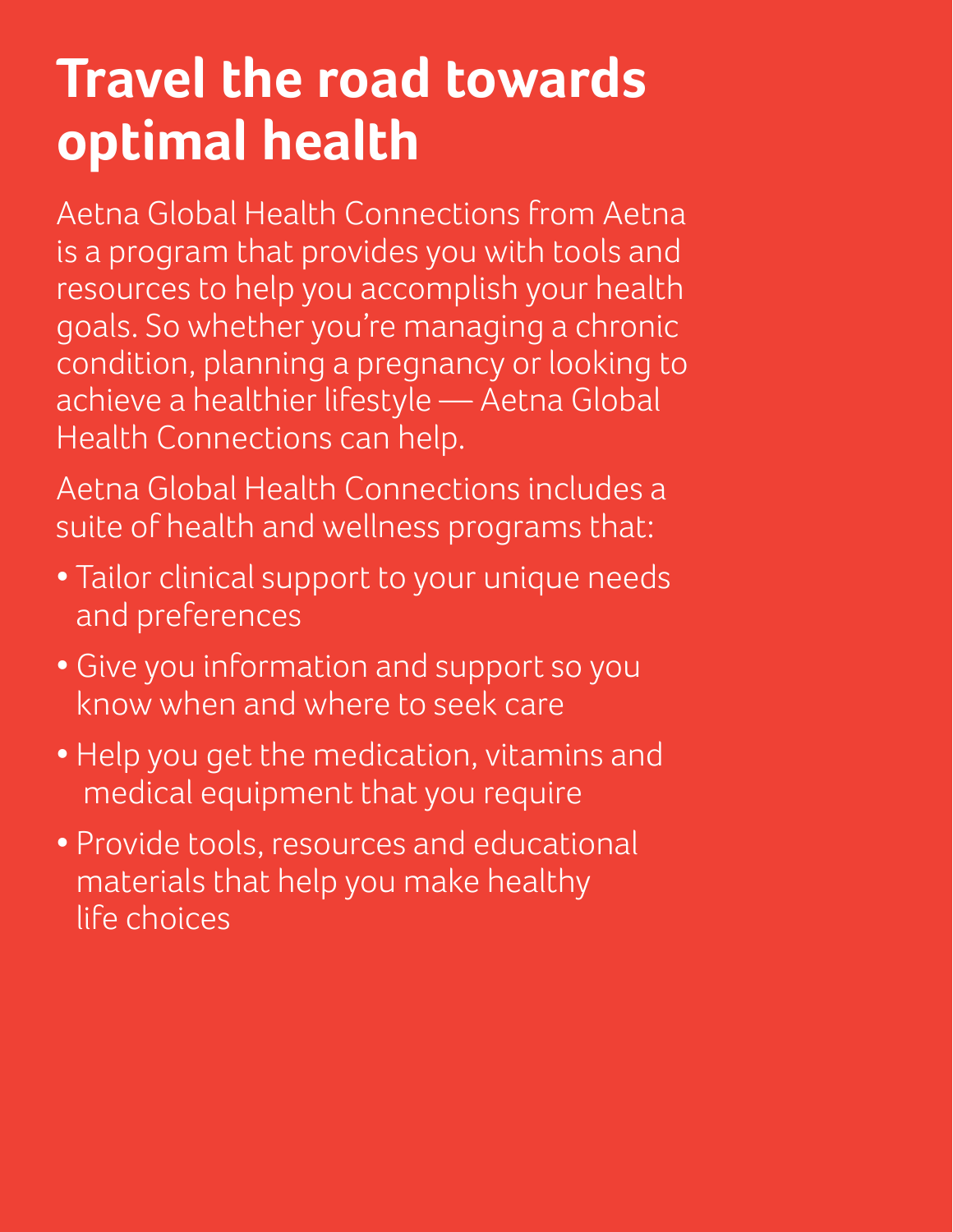### **International Disease Management Program**

Not everyone can be perfectly healthy. But even with a chronic condition, it's possible for you to reach your own best health. With that in mind, we targeted chronic conditions that are very common among the global population — and manageable with the right support — so that you can live your life to the fullest. Conditions include diabetes, asthma, coronary artery disease and cancer.

The program can provide you with:

- Support from our International Health Advisory Team (IHAT) clinicians
- Helpful information and journals on the Wellness Center section of the Aetna International secure member website to help you keep track of your care and treatment
- Assistance in locating doctors and specialists around the world
- • Assistance getting the medication or equipment you need to manage your condition
- • A health assessment that can assist our clinicians with determining what resources are best for you

### **International Maternity Management Program**

Whether you're a first-time parent-to-be or you already have children, there's one thing that never goes out of style: being prepared.

We've developed helpful tools, resources and clinical solutions that can both ease and enhance the pregnancy, delivery and welcoming processes.

With the program, you can receive:

- Information and support from our International Health Advisory Team (IHAT) of dedicated clinicians
- Assistance in locating doctors and specialists around the world
- • Assistance getting the vitamins or medications you need during your pregnancy
- Educational materials to help you prepare for your pregnancy and delivery, including topics such as pregnancy basics, staying healthy during pregnancy, positive parenting tips and more
- A high-risk assessment questionnaire, to help focus on specific health care needs

### **Stress Management Program**

We know that the demands of life can often seem greater than available resources. We offer you educational tools to help you manage stress and maintain productivity.

Topics include:

- • Identifying signs of stress
- • Reducing and managing stress
- • Living with an illness
- Handling cultural shock
- And many more!

### **Weight Management Program**

Eating right and maintaining a healthy weight directly affect your well-being. With this in mind, we are pleased to offer you savings on Weight Watchers®.

Weight Watchers offers a multifaceted way to learn how to achieve and maintain a healthy body weight for the long term. It incorporates healthy eating, physical activity, behavior modification and — for those who attend meetings a supportive atmosphere.

To help you achieve your weight-loss goals and improve your overall health, we offset the cost for you to join Weight Watchers by 20 percent. We also offer an additional 50 percent cost reimbursement — up to \$70 — for simply participating in a minimum of 10 weeks of your Weight Watchers plan.<sup>1</sup>

We offer three plans to help you meet your goals:

- Weight Watchers local meeting vouchers<sup>2</sup>
- Weight Watchers At Home Kit Deluxe Edition<sup>3</sup>
- • Weight Watchers online subscription

To get started on the path towards your dietary and weight management goals, download, complete and submit the Weight Watchers enrollment brochure. The brochure is downloadable from the Aetna International secure member website (located under *Resources > Wellness Center > Weight Watchers)*.

3 Available for purchase in the U.S. only, but can be utilized anywhere in the world. Minimum enrollment required. Product substitutions may be necessary based on availability.

<sup>1</sup> Aetna International members may submit for reimbursement of program fees up to \$70.00 upon completion of a minimum of 10 weeks of a Weight Watchers plan. A signed reimbursement form is required. All weekly meetings must occur after August 30, 2008.

<sup>2</sup>Available only in participating areas throughout the U.S. Minimum enrollment required. Product substitutions may be necessary based on availability.